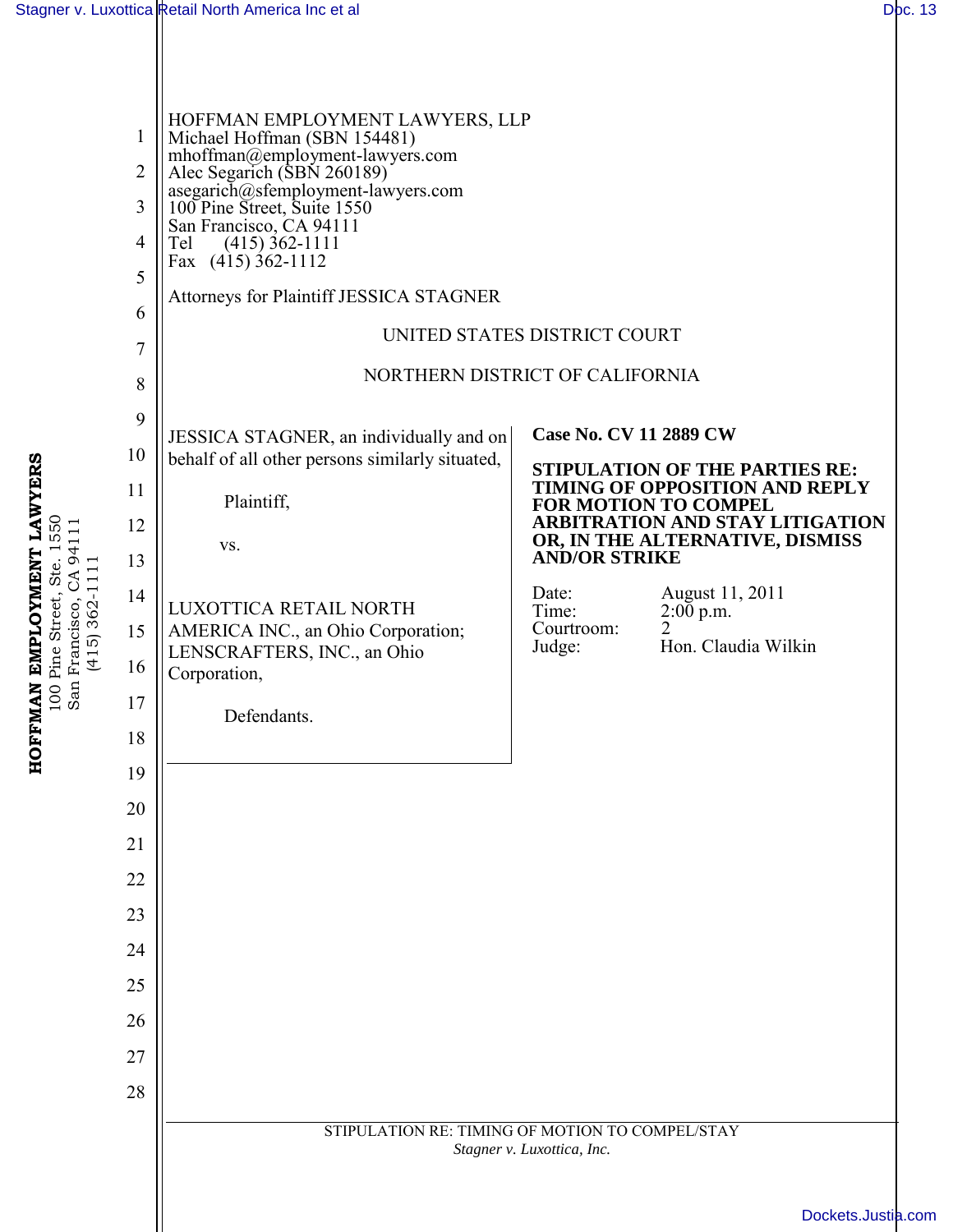8

9

10

11

12

13

14

15

16

17

20

21

22

23

///

///

///

///

///

///

24

25

26

27

28

1 2 3 4 5 6 7 WHEREAS, on May 20, 2011, Plaintiff Jessica Stagner filed a complaint against Defendants Luxottica Retail North America, Inc. ("Luxottica") and LensCrafters, Inc. ("LensCrafters") in the San Francisco County Superior Court, Case No. CGC-11-511135, alleging violations of the California Labor Code in an individual and representative capacity. On June 13, 2011, Defendant filed a petition to remove the case to the United States District Court for the Northern District of California pursuant to 28 U.S.C. §§ 1332 (as amended by the Class Action Fairness Act of 2005, Pub. L. 109-2, section 4(a) ("CAFA")), 1441(a) and (b) and 1446.

WHEREAS on June 20, 2011, Defendants filed a motion to compel arbitration and stay litigation or, in the alternative, dismiss and/or strike (the "motion to stay"). Presently, Plaintiff's deadline to oppose this motion is July 5, 2011, and Defendant's reply is due July 12, 2011.

WHEREAS the Parties have conferred, and the Parties agree that Plaintiff's deadline to oppose the motion is extended to July 7, 2011. Likewise, Defendant's deadline to file a reply to Plaintiff's opposition is extended to July 14, 2011. This stipulation is based on Plaintiff's need for additional time to brief the novel issues raised by the motion to stay.

WHEREAS, there have been no previous time modifications in the case, and this modification will not affect the motion hearing itself, or any other deadline or schedule for the case.

18 19 IT IS HEREBY STIPULATED, by and between Plaintiffs and Defendant by and through their respective counsel, that:

1. Pursuant to Local Rules 6.2(a) and 7-12, Plaintiff shall have until July 7, 2011, to file her opposition to the motion to stay. Defendant shall have until July 14, 2011, to file any reply papers to Plaintiff's opposition.